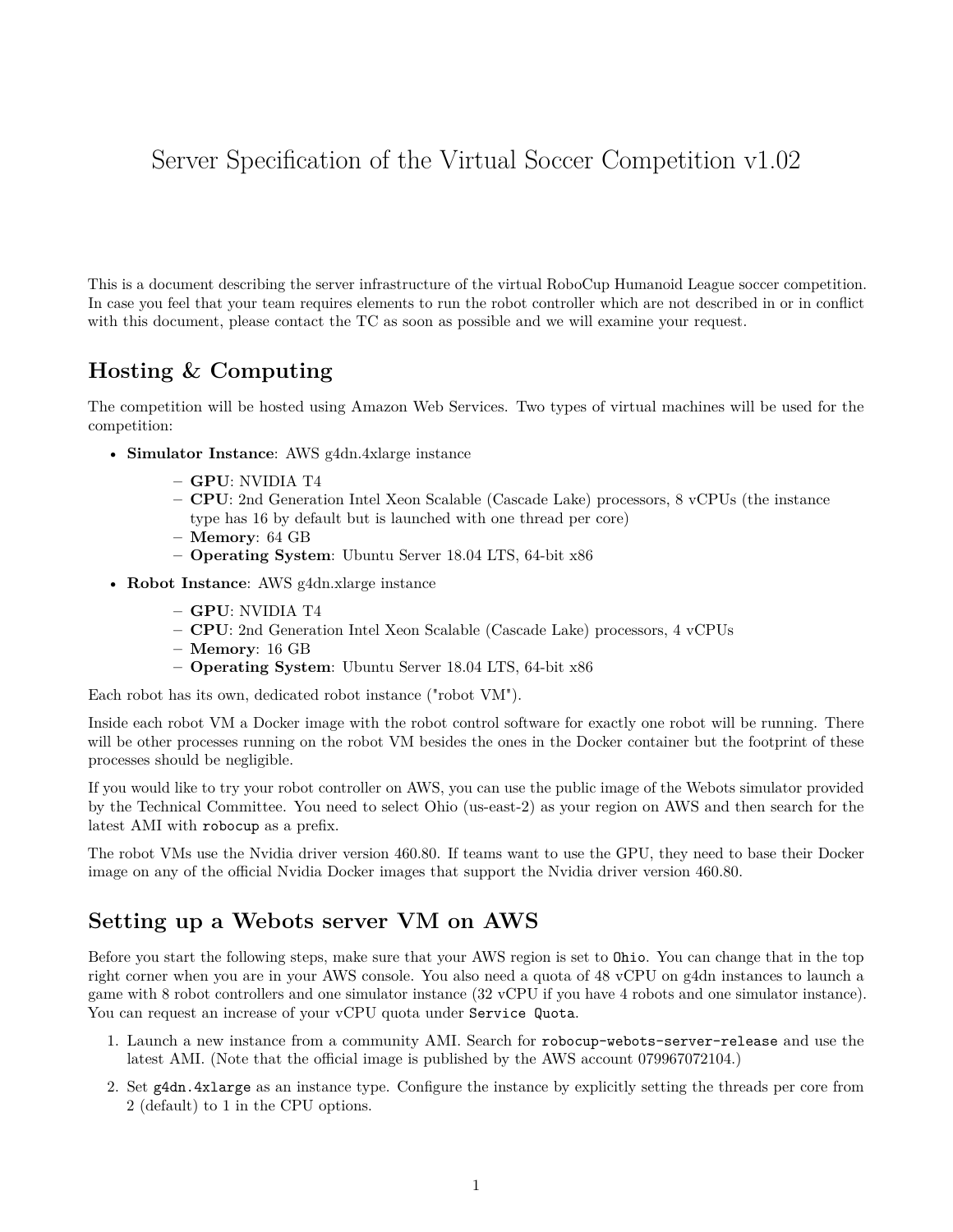- 3. Make sure the simulator VM is created in the same virtual private cloud (which is the local network in the cloud) as your client instances.
- 4. Leave 30 GB of general purpose SSD storage for the instance (as pre-configured in the AMI).
- 5. In the security group options, make sure that you allow TCP connections for ports 10001, 10002, 10003, 10004, 10021, 10022, 10023, 10024 (for the client API connections to the robot models) as well as UDP connections for port 3838, 3839 and 3939 (for the GameController) and 3737 for the team communication.
- 6. Once you launch the instance, you can connect to it via ssh using ssh -i key.pem ubuntu@ip where key.pem is the key you set when creating your instance and ip is the public IP of the instance.
- 7. Launch an Xorg server by executing the following command:

```
/usr/bin/Xorg -noreset +extension GLX +extension RANDR +extension RENDER \
              -logfile /log-xdummy.log -config /etc/X11/xorg.conf :1
```
- 8. Configure the following environment variables:
	- (a) export DISPLAY=:1
	- (b) export GAME\_CONTROLLER\_HOME=/home/ubuntu/GameController
	- (c) export JAVA\_HOME=/usr
- 9. Adapt the game.json file in webots/projects/samples/contests/robocup/controllers/referee:
	- (a) Set host to the *local* IP address of your Webots server VM.
	- (b) For team red and team blue, change the hosts list as follows: Keep 127.0.0.1 as the first entry, then add the *local* IP addresses of your client instances as the second to fifth entry.
- 10. Start the simulation:

```
cd /home/ubuntu/webots
./webots --batch --no-sandbox --no-rendering --stdout --stderr \
         ./projects/samples/contests/robocup/worlds/robocup.wbt
```
For each robot, do the following:

- 1. Launch a new instance from a community AMI. Search for robocup-webots-client-release and use the latest AMI. (Note that the official image is published by the AWS account 079967072104.)
- 2. Set g4dn.xlarge as an instance type.
- 3. Make sure the simulator VM is created in the same virtual private cloud (which is the local network in the cloud) as your server instances.
- 4. Leave 30 GB of general purpose SSD storage for the instance (as pre-configured in the AMI).
- 5. Use the same security group as for the Webots server VM.
- 6. Once you launch the instance, you can connect to it via ssh using ssh -i key.pem ubuntu@ip where key.pem is the key you set when creating your instance and ip is the public IP of the instance.
- 7. Push your Docker image to some registry (e.g. Docker Hub, GitHub, ..) and pull it from the registry to the robot VM.
- 8. Run your Docker image like this:

```
mkdir /home/ubuntu/logs /home/ubuntu/logs-urgent
chmod o+w /home/ubuntu/logs /home/ubuntu/logs-urgent
```

```
docker run -it \
  --network host \
  -gpus all \setminus--mount type=bind,source=/home/ubuntu/logs,destination=/robocup-logs \
  --mount type=bind,source=/home/ubuntu/logs-urgent,destination=/robocup-logs-urgent \
  -eROBOCUP_ROBOT_ID=<the robot id> \
  -eROBOCUP_TEAM_COLOR=<your team color> \
```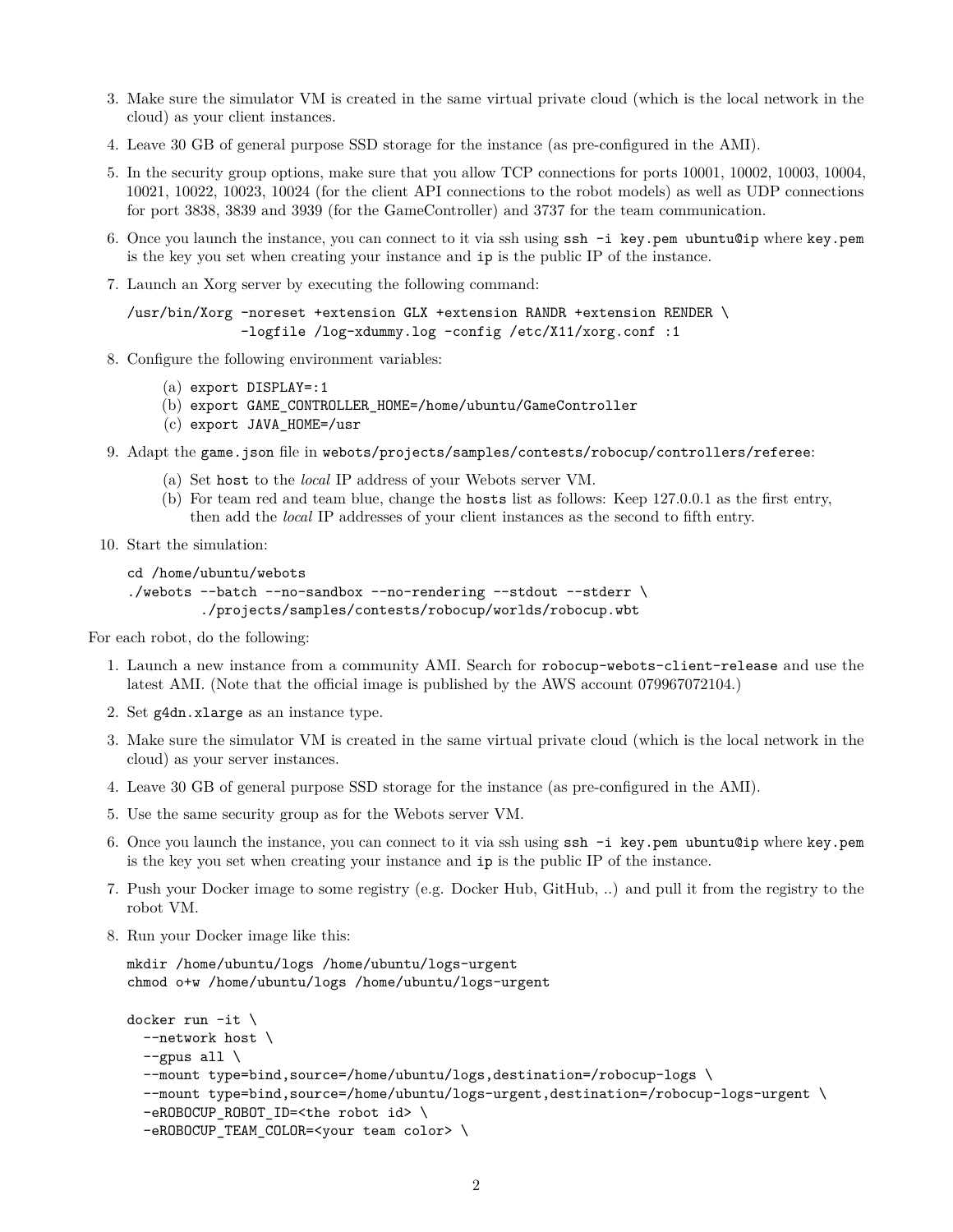```
-eROBOCUP_SIMULATOR_ADDR=<Webots server IP>:<Player server port> \
-eROBOCUP_MIRROR_SERVER_IP=<Webots server IP> \
-eROBOCUP_GAMECONTROLLER_IP=<Webots server IP> \
-eROBOCUP_TEAM_PLAYER1_IP=<IP of the first player> \
-eROBOCUP_TEAM_PLAYER2_IP=<IP of the second player> \
-eROBOCUP_TEAM_PLAYER3_IP=<IP of the third player> \
-eROBOCUP_TEAM_PLAYER4_IP=<IP of the fourth player> \
<your image> <your dockerCmd from your team.json>
```
Where <Player server port> is the port defined in the ports field in the game.json.

If you want to play with less than four robots in a team, you can replace the local IP addresses of your client instances in the game.json with 127.0.0.1. Make sure the number of robot controller IP addresses matches the number of robots defined in your team.json file.

#### **Docker Images**

Teams are expected to provide Docker images for their robot control software via a container registry provided by the Technical Committee. They will receive a specific user account that allows them to read from and write images to the specific container registry for their team. Each Docker image is restricted to a maximum size of 10 GB. The total maximum size of all Docker images in a team's registry is 40 GB. Individual images larger than 10 GB will be automatically deleted from the registry and the game will hence be started without that robot control software. In case that the total maximum size is exceeded, random Docker images are deleted automatically until the total maximum size is below 40 GB. It is possible to configure a different Docker image for each robot in the team.json. The arguments passed when running a Docker image (the CMD) can be configured via the team.json. Furthermore, there will be the following environment variables available in the Docker containers:

- ROBOCUP\_ROBOT\_ID: The id of your robot as specified in the team. json. Valid values are 1 4 (KidSize) or 1 -2 (AdultSize).
- ROBOCUP\_TEAM\_COLOR: Your team color as announced in the game schedule. It is equal to either red or blue.
- ROBOCUP\_SIMULATOR\_ADDR: The IP and port of the player controller for the respective robot as defined in the game.json. For example, 192.168.123.22:10002.
- ROBOCUP MIRROR SERVER IP: The IP of the mirror server.

The purpose of the mirror server is to emulate broadcast (broadcast is unavailable): If any of your robot VMs sends data to the mirror server on port 3737, the data will be send ("mirrored") to the other robot VMs of your team on port 3737.

- ROBOCUP GAMECONTROLLER IP: The IP of the GameController. You can send GameController return messages via UDP port 3939.
- ROBOCUP\_TEAM\_PLAYER1\_IP: The IP of the robot VM that runs the first robot of your team ("first" w.r.t. the order of the robots in the team.json.)
- ROBOCUP\_TEAM\_PLAYER2\_IP: The IP of the robot VM that runs the second robot of your team
- ROBOCUP\_TEAM\_PLAYER3\_IP: The IP of the robot VM that runs the third robot of your team
- ROBOCUP\_TEAM\_PLAYER4\_IP: The IP of the robot VM that runs the fourth robot of your team

#### **Uploading Docker Images**

The TC will provide teams with:

- AWS Access Key ID
- AWS Secret Access Key
- Docker Registry URL

You can push an image like this: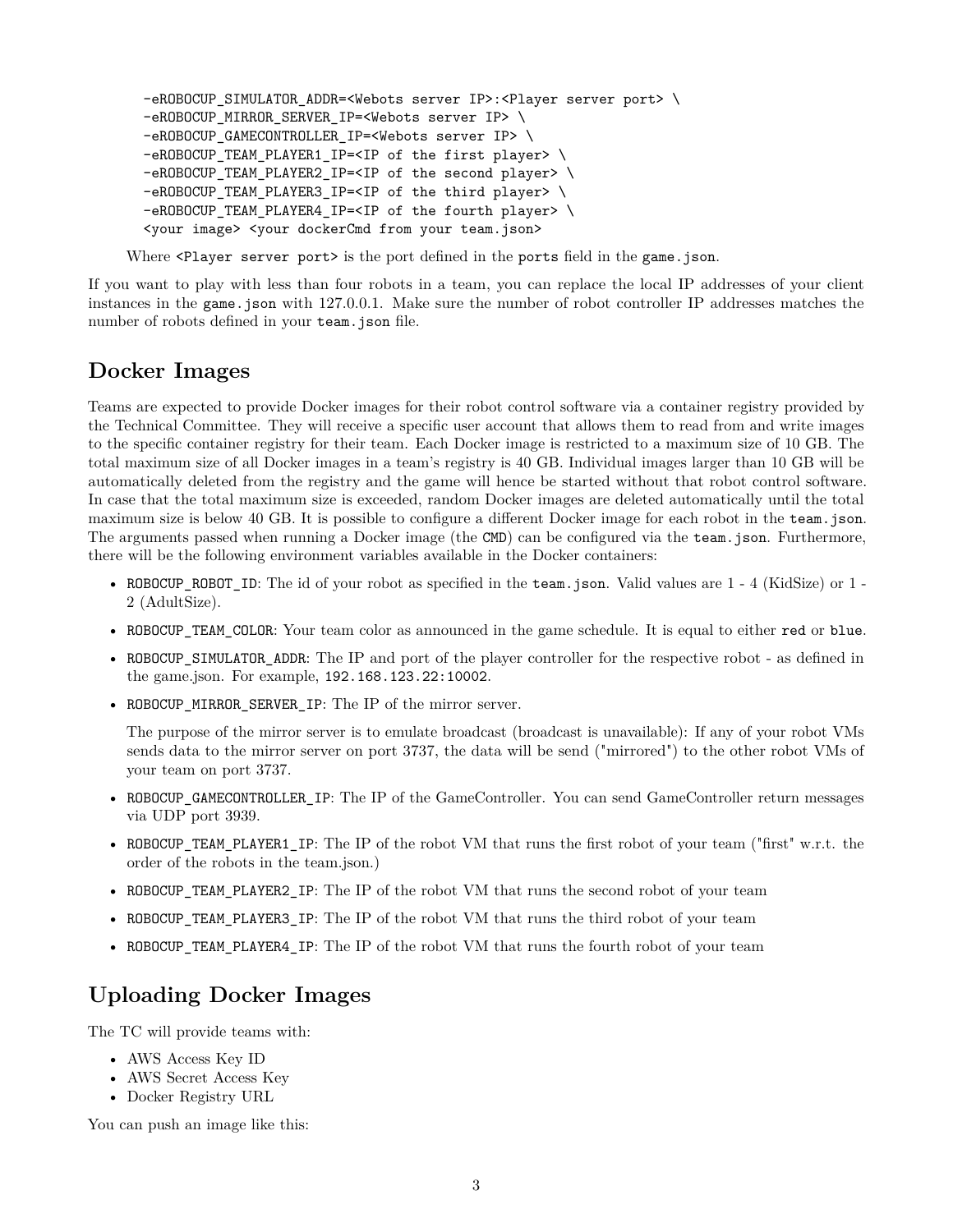- 1. Install the AWS CLI tool:<https://docs.aws.amazon.com/cli/latest/userguide/install-cliv2.html>
- 2. Log into the AWS CLI and provide the credentials received from the TC:

aws configure

3. Log into the Docker registry

aws ecr get-login-password --region us-east-2 **|** docker login \ --username AWS --password-stdin <registry-url>

Where  $\langle$  registry-url> will be provided by the TC.

Each registry can exclusively be accessed with the team credentials (and by the TC).

4. Tag your Docker image and push it:

docker tag <image> <registry-url>:<optional-tag> docker push <registry-url>:<optional-tag>

Note that each team only has one Docker image name as defined in the registry URL provided by the TC. However, each team is free to choose the Docker image tags. In the team, json file you can configure for each of your robots which Docker image tag is used, see the API specification.

The above commands were only tested under Linux. For more information on pushing Docker images (including how to push Docker images on other operating systems), see [https://docs.aws.amazon.com/AmazonECR/latest/](https://docs.aws.amazon.com/AmazonECR/latest/userguide/docker-push-ecr-image.html) [userguide/docker-push-ecr-image.html](https://docs.aws.amazon.com/AmazonECR/latest/userguide/docker-push-ecr-image.html)

### **Networking**

The network consists of the following participants:

- **Robot VMs:** Each team has 4 (KidSize) or 2 (AdultSize) robot VMs.
- **Simulator VM:**
	- **– Webots:** The simulator itself with 4 (KidSize) or 2 (AdultSize) robots per team.
	- **– API server:** Robot VMs access their virtual robots via the API server.
	- **– GameController:** The GameController sends information about the game state to the robot VMs.
	- **– AutoRef:** The AutoRef (Automatic Referee Service) replaces the human referee and communicates its decision to the GameController.
	- **– UDPService:** A Python script that emulates broadcast on the network.

Both the API server and the AutoRef are implemented as Webots supervisors.

The total bandwidth between all robot VMs from a single team and the simulator API is limited to 350 MB/s and is evenly distributed among all robots playing. For example, if a team from KidSize has provided a team.json with 4 robot ids, each robot VM has a bandwidth of 87.5MB/s. The total bandwidth between robot VMs (of the same team) is limited to 1MB/s. Robot VMs of opposing teams are not allowed not communicate.

The Docker image is run using the host network (think of docker run --network host). Thus all ports from within the Docker container will be reachable from outside the robot VM.

For communication between robots, Multicast and Broadcast will not work, which is a limitation of Docker, see [\[multicast1\]](#page-6-0) and [\[multicast2\]](#page-6-1) and AWS Virtual Private Clouds, see [\[broadcast\].](#page-6-2) Hence, the Technical Committee will provide a UDP-server running on the Simulator VM that handles package sending in the following way:

- **GameController Updates**: As in previous years, robots will receive the GameController state on port 3838
- **GameController Responses**: As in previous years, teams can send updates to the GameController via port 3939. Note that this will only transmit the message to the GameController, other robots will *not* receive this message.
- **Team-internal Communication**: To send a message to all robots of your team, you can send a message to port 3737. Unlike in previous years, the UDP-server ensures that messages sent via this port will only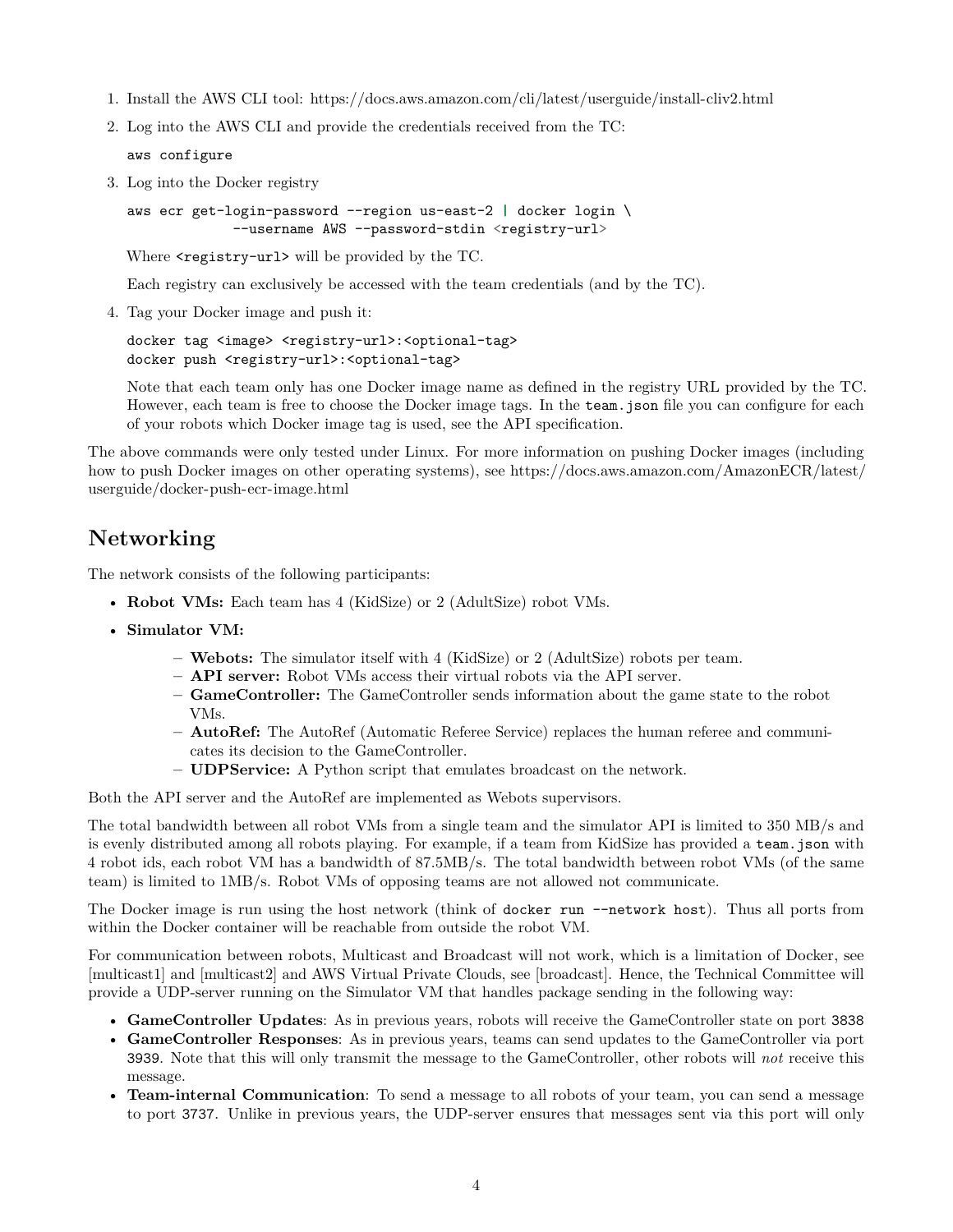

Figure 1: The network communication of the virtual soccer competition. Information from the Webots simulator are only accessible via the API server. The AutoRef only interacts with the GameController and has no direct communication to the robot VMs.

be transmitted to robot VMs of your own team. The UDP server ensures that teams respect the limits on team-internal communication by ignoring all messages that exceed the size limit set in the rule book.

You will receive the IP of the broadcasting service via the ROBOCUP\_MIRROR\_SERVER\_IP Docker cmd.

### **Game Logs**

After the video stream of a game is finished, the logs of that game are released. Some logs are released publicly, some are only released to the respective teams.

Public logs:

- **Recording of the game:** The recording will be available both as a video and as a custom format provided by Cyberbotics to generate a 3d-replay version of the game.
- **AutoRef logs:** All decisions taken by the AutoReferee system.
- **GameController logs:** Internal log messages and updates sent to the robot control instances.

Team-internal logs:

- **Docker log:** The output (stdout and stderr) of the robot control software (think of docker logs).
- **Custom log folder:** We want to enable teams to record logs for debugging purposes with a limit of 10 GB per robot VM. Thus, each Docker container will have the folders /robocup-logs and /robocup-logs-urgent where you are able to write files into.

After a game is finished, the files of each of the robot's custom log folder will be transferred to teams in two phases: First, files in /robocup-logs-urgent are packaged into a .tar and will be transferred. Afterwards, files in /robocup-logs are packaged into a .tar and will be transferred. The distinction between /robocup-logs and /robocup-logs-urgent enables teams to prioritize some files over others, so that they can receive important logs as soon as possible. If your team has no need for a prioritized transmission, just use /robocup-logs and ignore the /robocup-logs-urgent folder.

To receive your log files, you will need to provide credentials as a credentials.json via the humanoid league submission system for a privately hosted ftp server or an AWS S3 instance before the tournament starts. We will attempt writing the log files as soon as the stream of a game has finished. This folder is not shared across the Docker containers (i.e., you are not able to communicate via this folder with the other Docker containers. Each robot has their own folder.). The folder is also not persistent across games, it will be initially empty at the beginning of each game.

This is an example of an FTP access provided by teams in the credentials.json: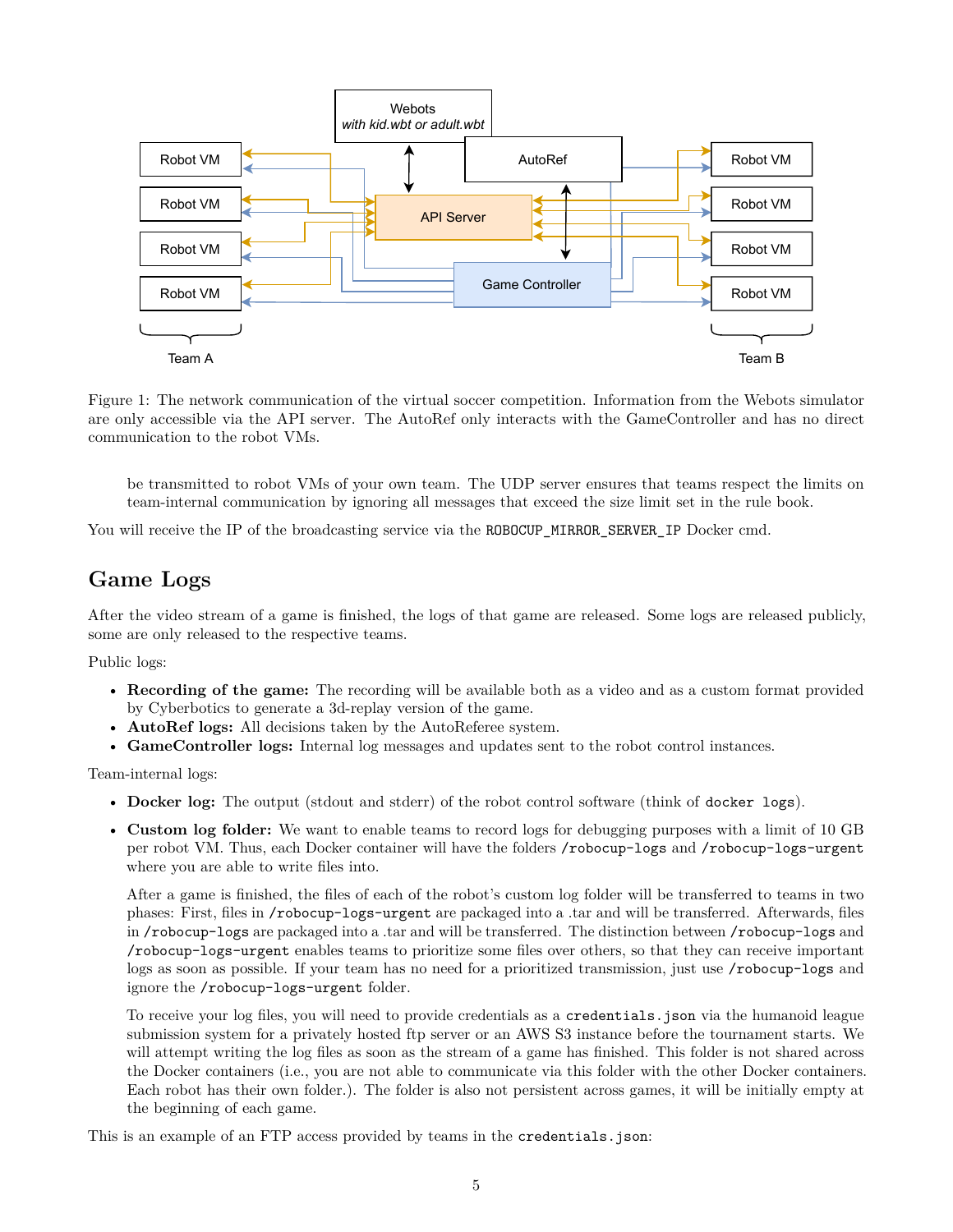```
{
    "type": "sftp",
    "credentials": {
         "hostname": "ab",
         "port": "secret",
         "username": "test_bucket",
         "password": "test_bucket",
         "prefix": "custom_folder_on_your_ftp"
       }
```
}

This is an example of an S3 access provided by teams in the credentials.json:

```
{
    "type": "s3",
    "credentials": {
        "access_id": "test_id",
        "access secret": "test secret",
        "bucket": "test-bucket",
        "region": "aws-region-of-your-bucket"
    }
}
```
To create an S3 instance, you need to log in to your AWS console and switch to the S3 dashboard. You can then create a new bucket for the log files. In the Identity and Access Management (IAM) dashboard, you can create a new user account to obtain the credentials that need to be provided in the credentials.json. We only require programmatic access, no login to the AWS console is required. Once you created the IAM, you will be able to download a file with the access\_id and access\_secret. You then need to ensure that the newly created user has writing permissions on the bucket and grant it  $s3:PutObject$  access on the bucket (e.g., as demonstrated in [\[s3policy\]\)](#page-6-3).

Public logs are released to the general public and they will remain accessible at least until the end of the tournament. Team-internal logs will be made available only to the respective team. Team-internal logs are deleted after a successful transfer to the team's ftp or S3 instance or latest after 3 newer versions have come in. Teams are responsible themselves to keep the ftp server or S3 instance available for the TC to transfer data. In case more than three games are waiting to be sent to teams, the oldest one will be deleted irrespective of teams gaining access to them.

#### **Storage**

Each VM has a SSD storage with at least 10 GB of free storage. That storage can be accessed via the Docker overlay filesystem (the main filesystem mounted at / in the Docker container). The storage is not persistent across games and is reset after each game.

Note that teams can not pre-populate the filesystem and are expected to store all data they need (including assets such as weights for neural networks) in the Docker image. The filesystem can be only used to store temporary files.

The custom log folders at /robocup-logs and /robocup-logs-urgent have a total of an additional 10 GB of storage.

#### **Game Procedure**

Prior to the competition, teams submit their team.json (the team configuration file, see the API document [\[apidocument\]\)](#page-6-4) and PROTO files (the Webots robot models) via the Humanoid League submission system.

During the competition, teams will be informed of the official streaming schedule for each game. Note that the communicated schedule is the *streaming* time and not when the actual simulated games are played. The simulated games will be played in a four hour time frame before the game is streamed for Round Robin matches and a seven hour time frame for knock-out matches.